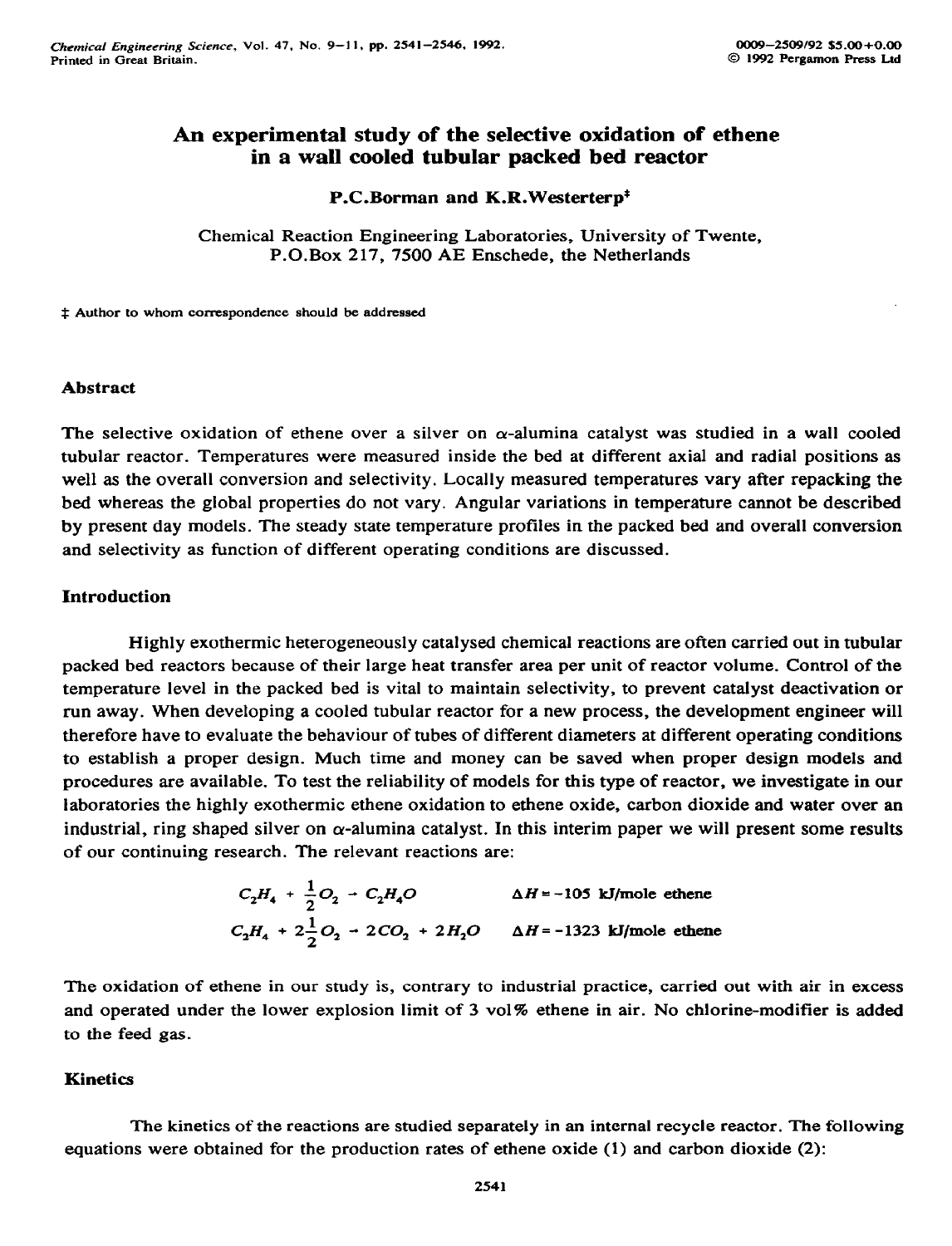$$
R_{i} = \frac{k_{i}^{i} P_{E}}{1 + K_{E}^{i} P_{E} + K_{C}^{i} P_{C} + K_{H}^{i} P_{H} + K_{EO}^{i} P_{EO}} P_{OO}^{n_{i}}
$$

| $k_r = 0.2572 \exp(-8068/T)$             | $k^2 = 178 \exp(-11381/T)$              | $K_{\rm g}^2 = .30 \cdot 10^{-3}$ $K_{\rm g}^2 = .49 \cdot 10^{-3}$                           |              |
|------------------------------------------|-----------------------------------------|-----------------------------------------------------------------------------------------------|--------------|
| $K_c^2 = .87 \cdot 10^{-3}$              | $K_c^2 = 1.14 \cdot 10^{-3}$            | $K_{\text{EO}}^{\prime} = .90 \cdot 10^{-3} \quad K_{\text{EO}}^{\prime} = .49 \cdot 10^{-3}$ |              |
| $K_n^2 = 3.68 \cdot 10^{-6}$ exp(2370/T) | $K_{H}^{2}=4.04\cdot10^{7}$ exp(3430/T) | $n = 0.13$                                                                                    | $n_{2}=0.14$ |

These semi-empirical relations fit the kinetic experiments, in which the partial pressures of  $O_2$ ,  $C_2H_4$ , CO, and EO were systematically varied, with an average error of 19%. They were obtained for  $600 < P_E < 18 \cdot 10^3$  Pa,  $100 < P_W < 14 \cdot 10^3$  Pa,  $200 < P_{EQ} < 12 \cdot 10^3$  Pa,  $200 < P_C < 15 \cdot 10^3$  Pa,  $110 < P^{\circ} < 2.0$  10<sup>5</sup> Pa and temperatures between 181 and 253 °C. Only a small influence of the partial pressure of  $O_2$  on the reaction rates was found.  $CO_2$  strongly inhibits both reactions; the inhibiting effect on the combustion reaction is stronger than that on the epoxidation reaction. Also ethene oxide and water inhibit the reactions. Ethene oxide inhibits the epoxidation stronger than the combustion reaction. Water inhibits both reactions equally strong. Full details on the kinetic investigations will be published in the near future.

### **The experimental apparatus**

Experiments were performed in a bed with a length of 0.45 m and a diameter of 53 mm, see Borman et al. (1992), packed with ring shaped catalyst particles of  $d_{eff}$ =6.2 mm. The wall of the reactor is cooled externally with pressurized boiling water. In the tube a frame is inserted to measure temperatures at different radial and axial positions, see figure 1. The frame is a type of ladder built of two stainless steel rods with an outer diameter of 1.5 and an inner diameter of 0.8 mm, with rungs made of a temperature resistant polymer with a low thermal conductivity of 0.4 W/mK. In the rungs holes are drilled with a diameter of 0.55 mm in which thermocouples type K, with a diameter of 0.5 mm, are fixed at different radial positions. The thermocouples are bound in bundles to the rods and leave the reactor through a pressure seal; 32 temperatures are measured simultaneously in the catalyst bed. Temperatures at different radial positions and at



Figure **1 Frame onto which**  thermocouples are fitted, which is **inserted in the packed bed.** 

different axial locations were measured in the packing, along with the catalyst particle temperatures on the centre line of the tube. The reactor feed and effluent gas were analyzed using a gas chromatograph. Experiments were performed with different feed compositions at pressures varying between 0.3 **and** 0.8 MPa at wall temperatures between 164 and 214 °C, at Reynolds numbers varying between 150 and 300, the superficial gas velocities varied between 0.1 and 0.4 m/s. In all experiments it was ensured that the temperature of the gas entering the packed bed was equal to the wall temperature.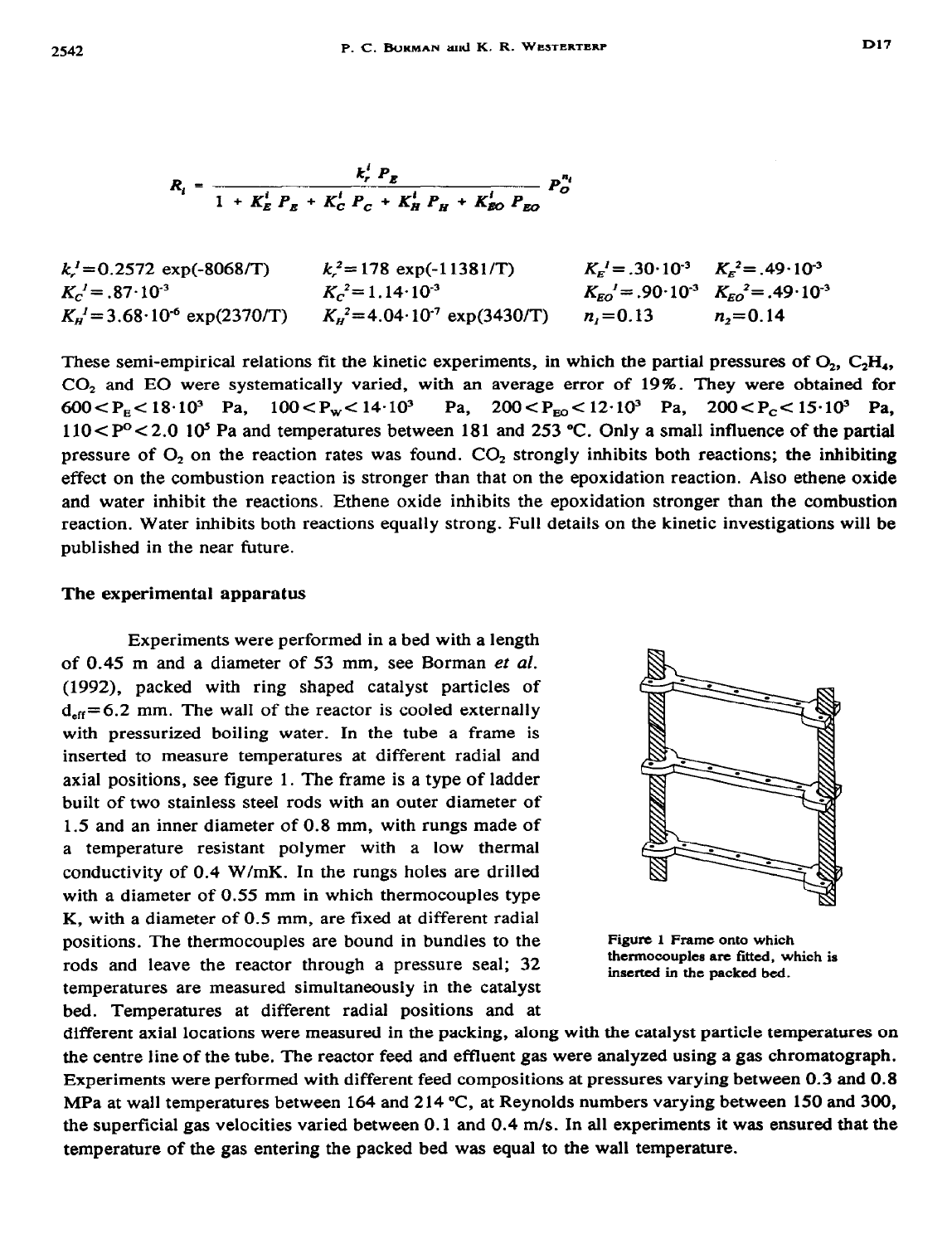#### **Results**

**From preliminary experiments it became clear that catalyst activity varied between different samples of the same catalyst batch. To ensure compatibility of the kinetic study and the packed bed reactor study it was chosen to activate a large amount of catalyst by exposing it to reaction for approximately 100 hours until changes in activity were no longer found. Samples of this catalyst were used in both studies.** 

Some typical temperature profiles are shown in figure 2. Because temperatures were neither **averaged between bed packings nor along a radial circumference, scatter is observed. The scatter is specific for a certain packing and is probably determined by the incidental position of the thermocouples with respect to the catalyst particles. Repeating an experiment after repacking the bed results only in changes of** *local* **temperatures, see figure 2, no** *overall* **variations in conversion and selectivity are observed, see figure 5c.** 

**A packed bed is inhomogeneous: at a certain axial position temperatures will not be constant along a radial circumference. A fictitious example of this angular** *variation* **is given in figure 3. This effect has been noticed without reaction by other investigators performing steady state heat transfer experiments, see e.g. Cresswell (1987), Dixon (1988) and Borkink (1991). In heat transfer studies the temperatures are averaged and the variation is treated as though it was due to random measurement error. The amplitude of such variations increases when moving from the centre to the wall of the reactor. The amplitude is significant when compared to the temperature difference between the tube centre and the wall. Under reaction conditions the implications of these effects might even be more severe because of the strong dependence of the reaction rate on temperature. It has to be realized that any deterministic model of the reactor only predicts** *temperatures averaged for a radial circumference.* **This hampers**  comparison of *locally measured* and calculated temperatures. In how far the models which neglect these **effects, are still capable of describing the reactor behaviour remains to be seen.** 

**In none of the experiments differences between gas and the catalyst particle temperatures in the centre-line exceeding 3 K were observed. In figure 4 results of experiments in which different operating conditions are varied are presented as "mean-cup" temperatures defined as** 

$$
T_{MC} = \frac{2}{R_t^2} \int_{r=0}^{R_t} rT(r) dr
$$
. In figure 5 the corresponding values of the overall conversion and selectivity

**towards ethene oxide are presented.** 

**Figures 4a/5a show the influence of increasing the wall temperature. The conversion of ethene increases while selectivity towards ethene oxide decreases as was expected: the apparent activation energy for the epoxidation is smaller than that of the total oxidation reaction, as can be verified from the kinetic relations. Increasing the mass flow, while keeping the mole fraction of ethene in the feed and the other operating conditions constant, see figures 4b and Sb, results in lower hot-spot temperatures and a decrease of the ethene conversion, the selectivity increases slightly. Increasing the**  mole fraction of ethene in the feed, keeping the other operating conditions constant, see figures 4c/5c, **results in increased hot spot temperatures due to the increased adiabatic temperature rise. Adding carbon dioxide to the feed gas, see figures 4d/Sd, decreases the hot spot temperature and the ethene conversion**  whereas the selectivity increases, showing the important role of CO<sub>2</sub> partial pressure in the kinetics of **the reactions. The selectivity increase is a result of both decreased temperatures in the bed and the effect of CO, on the kinetics of the reactions.**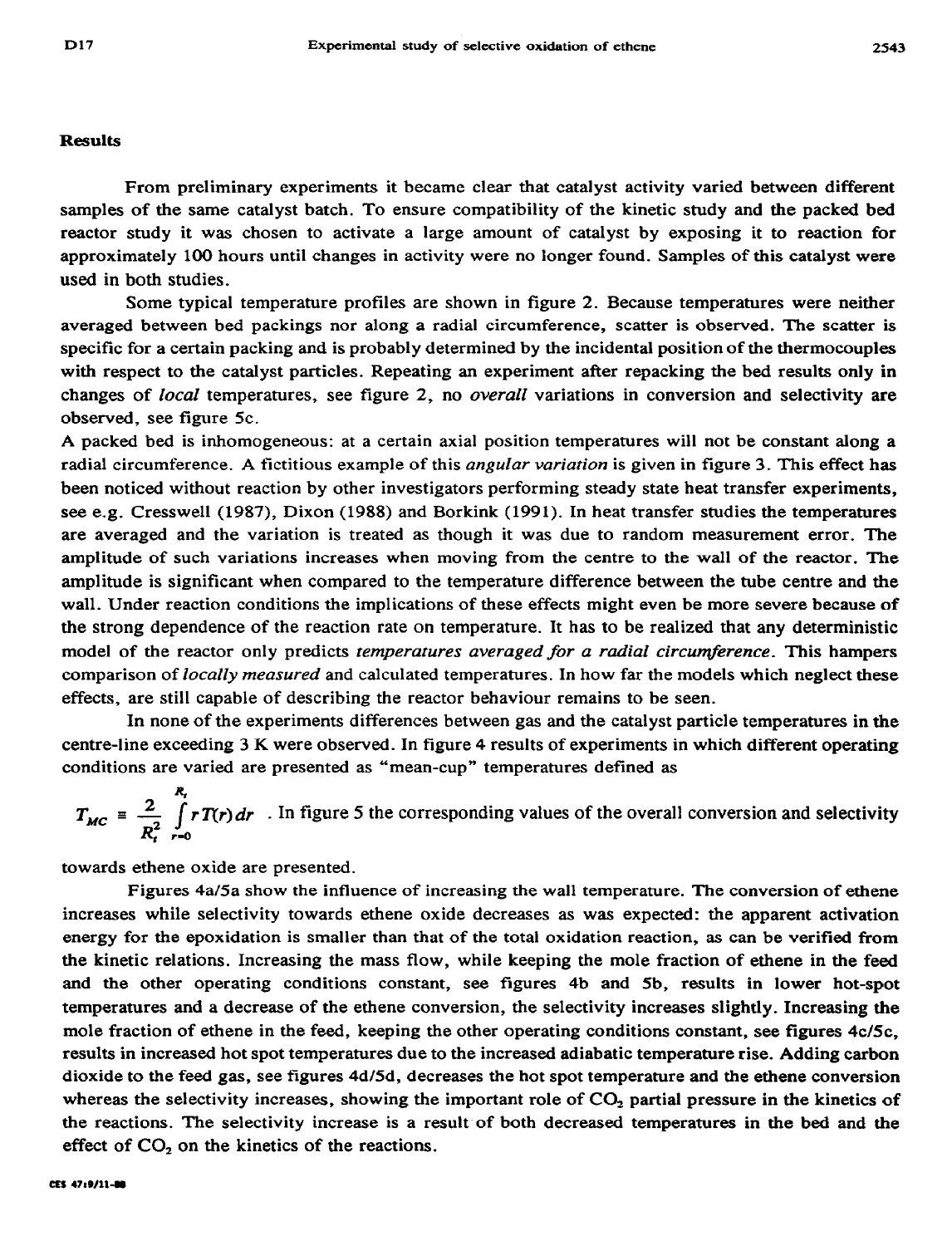

**Figure 2** Influence **of repacking on axial temperature profiles. gas tempaeratures**  $\bigcirc$  :  $r=0$  mm,  $\bigcirc$  :  $r=16$  mm,  $\bigcirc$  :  $r=25$  mm; closed symbols : **after repacking the bed. Experimental conditions:**   $x_{\rm g}^0$ =0.815%, P=5 bar, T<sub>w</sub>=194 °C,  $\rho_{\rm g}$ v=0.81 kg/m<sup>2</sup>s.

**Figure 3 Illustration of the variation of the gas temperature inside the**  packed bed at a certain axial position along a radial circumpherence.



**<sup>I</sup>**thermocouples



**Figure 4 Experimental mean-cup temperature profiles:** 

- (A) Influence of the wall temperature,  $P=5$  bar,  $\rho_{g}v=0.81$  kg/m<sup>2</sup>s,  $x_{B}^{0}=0.4\%$ ,  $T_{w}$ : 0 164, 0 184, 194,  $\Delta$  204, **A 214 Oc;**
- 
- **(B)** Influence of the mass flow rate,  $P=5$  bar,  $T_w=194$  °C,  $x_g^0=0.82\%$ ,  $\rho_g v$  :  $\bigcirc$  0.55,  $\bigcirc$  0.81,  $\wedge$  1.09 kg/m<sup>2</sup>s;  $\langle C \rangle$  Influence of the mole fraction ethene in the reactor feed,  $P=5$  bar,  $T_w=194$  °C Influence of the mole fraction ethene in the reactor feed,  $P=5$  bar,  $T_w=194$  °C,  $\rho_g v=0.81$  kg/m<sup>2</sup>s.  $x_g^0$ :  $\Delta 0.96$ ,  $\Delta$  0.82, 0 0.56, 0 0.26%.
- (D) Influence of the mole fraction carbon-dioxide in the reactor feed, P=5 bar,  $T_w$ = 194 °C,  $x_0^0$ = 0.81%,  $\rho_g v$ = 0.81 **kg/m<sup>2</sup>s,**  $x_{CO2}^0$ **:**  $\bigcirc$  0.00,  $\bigcirc$  0.22,  $\bigcirc$  0.66 %.

1.04

1.03

 $T_{w}$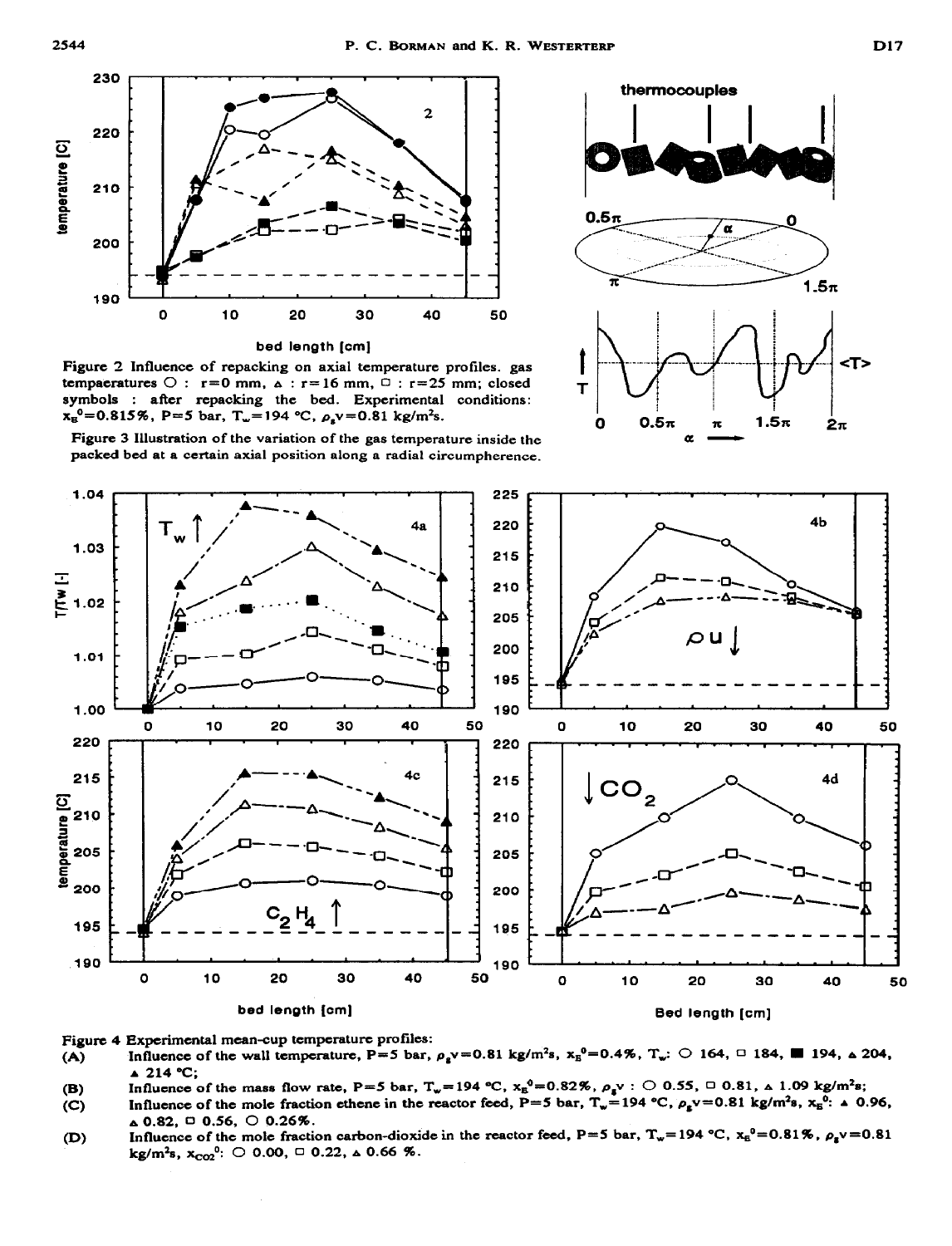

Figure 5 Experimental conversion of ethene (O) and selectivity ( $\bullet$ ) towards ethene oxide for the experiments shown in figure 4a, b, c and d. In figure 5c also the influence of repacking the bed on conversion and selectivityis shown:  $\Box_{\mathbf{A}}$ : selectivity;  $\bigcirc$ , + : conversion.

The experiments were compared to model calculations performed with a pseudo-homogeneous two dimensional model. Using the above mentioned kinetic relations and separately determined heat transfer parameters, see Borman et al. (1992), only a fair agreement could be obtained between the measured and experimental temperature profiles. Though no final reason can be given yet, we feel the poor model description is due to inaccuracies in the kinetic relations.

#### **Conclusions**

The temperature profiles for our packing with only about 8 particles on a tube diameter exhibit a large **scatter, due to** angular variations of the temperature in a packed bed. These **variations cannot** be described using deterministic models as they are due **to the** structure of the bed packing.

In the oxidation of ethene the inhibition of the reaction rates by reaction products is of major importance when modelling the reactor. The accuracy of our kinetic relations will have to be improved to enable further studying of packed bed reactor modelling, heat transfer characteristics of the packed bed with and without reaction and the impact of the angular temperature variations.